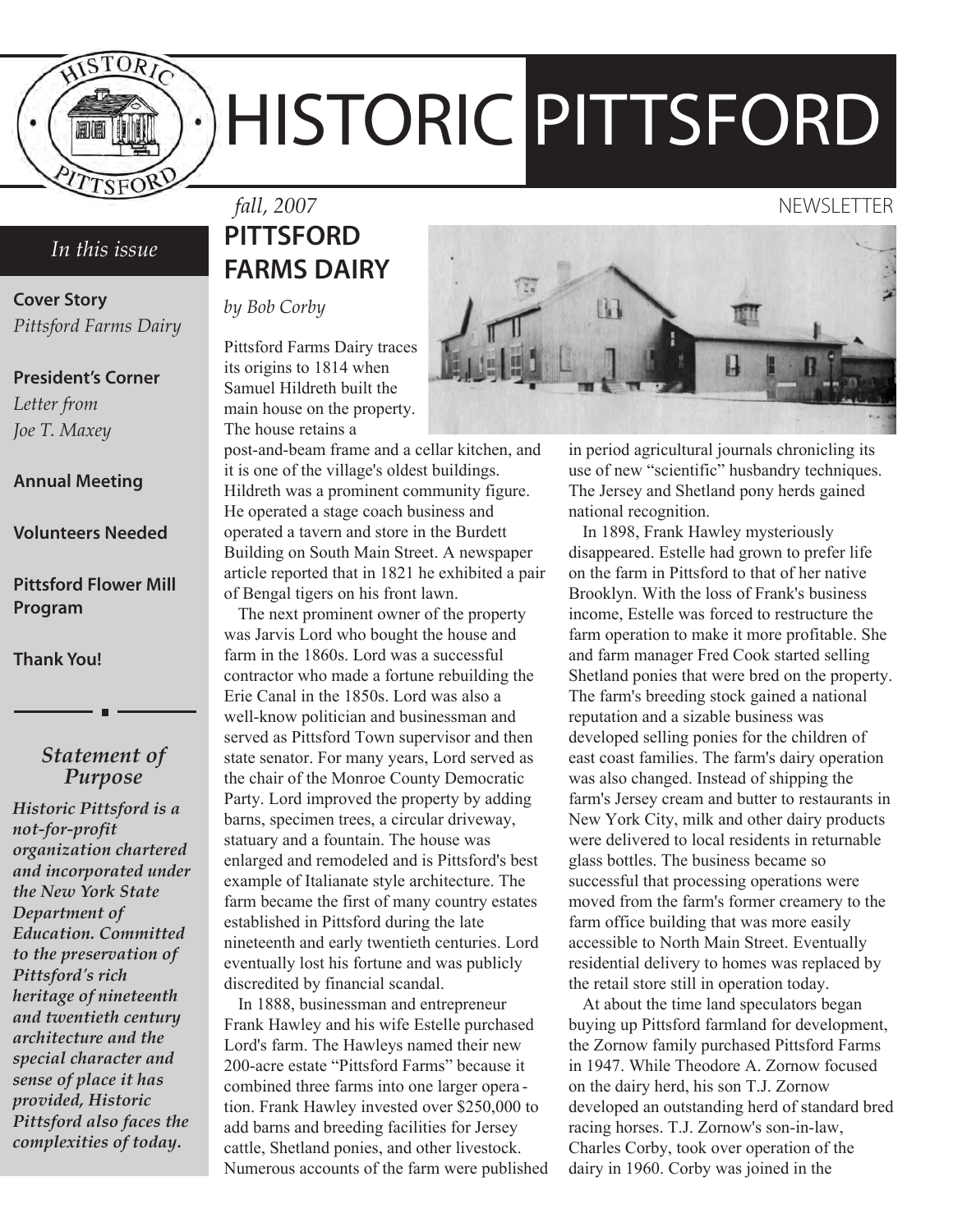business by his son Charles T. Corby in 1992.

Despite development pressure, general consolidation of milk processing, and a barn fire in 1970, the dairy continued to operate through the end of the twentieth century. Economic changes forced the farm to discontinue its dairy herd in 1986 and milk is now purchased from other local dairy farms.

The dairy's continuation of the more expensive old-fashioned vat pasteurization process and use of glass bottles helped it to maintain a market niche in an increasingly competitive retail economy.

In the early 1990's the Town of

Pittsford purchased the development rights for the farm's agricultural land to ensure this historic landscape will be preserved for future generations to enjoy. In 1996, the property was listed on the National Register of



Today, Pittsford Farms is one of New York's few small independent dairies to survive into the twenty-first century.

# **PRESIDENT'S CORNER**

I am sometimes asked "Historic Pittsford? What's that?" Let me try to explain: Historic Pittsford is a not-for-profit volunteer organization concerned with protecting and maintaining the qual ity of life in Pittsford, both Town and Village. Andy Wolfe, the chief founder of our group, liked to call it "ambience", the feeling of a place centered in the architecture and the history of the village. Preservation of Pittsford combines a respect for the past with a concern for the future. We present lec tures, tours, and social events that raise the commu nity's consciousness of what we have and how to keep it.

Historic Pittsford is not the Pittsford Historic Society. That group went out of business at least 40 years ago. We are not the Historic Preservation Commission of the Town of Pittsford or the Historic Architecture Review Board of the Village. Both of these are branches of Town and Village govern ment, with legal power to control changes in the historic fabric that would be damaging to the public trust. We agree with their efforts and applaud their

willingness to serve the community, but our job is different.

We need more members. Our current member ship is fairly stable at just under 400. Many of those members have been loyal subscribers for decades and we appreciate them. What we need now are new members, members who are new to the community or residents who have just never got around to send ing in that check. Reach out to those who have recently moved into your neighborhood. Invite them to join you at our next meeting. Give us your sup port for the future of Pittsford.

I want to take this opportunity to thank Jennifer Latshaw and Ken Morrow for their service on the Board of Directors and to welcome our newly elect ed members, Sally Chamberlin and David Minor.

My thanks to all of you who have supported Historic Pittsford.

Joe Maxey, **President**  Historic Pittsford

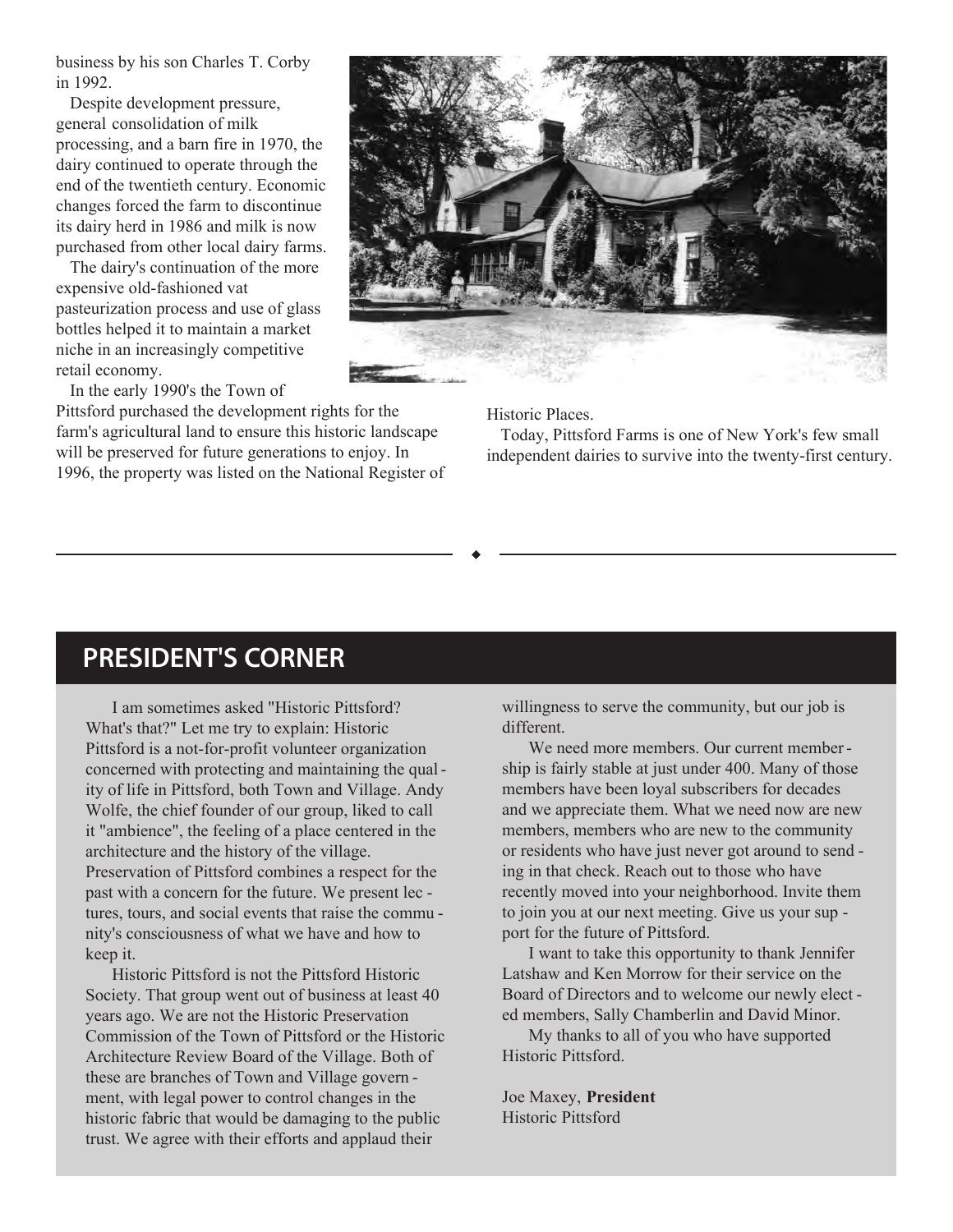# **ANNUAL MEETING**

Historic Pittsford's annual meeting was held Sunday, July 15, 2007 at the beautiful home of Catherine and Martin Gardner on Corby Road in Honeoye Falls. The Gardner's 200 year old farmstead has been in the Corby family for over 100 years and is listed on the National Historic Register.

Wine and snacks were served in the Gardner's newly renovated kitchen. Tours of their home gave people the feeling of stepping back in time. A hot dog cookout and pot luck dishes were served, followed by the business meeting.

The business meeting was opened by an informative history of the Corby homestead given by Bob Corby.

Two new board members, David Minor and Sally Chamberlin were elected to a two year term and officers of the Board were elected. The meeting concluded with the presentation of Historic Pittsford's Preservation Achievement Awards. This year, four awards were given out:

*To Michael Newcomb and Alden Longwell* for their private effort in saving and renovating the original Flour Mill.

*To the Village of Pittsford Architectural Preservation Review Board* for their leadership, creation of public policy and educational activities which have advanced, promoted and supported historic preservation in the Village of Pittsford.

*To Pittsford Garden Club* for their efforts over the past three decades in preserving and maintaining the many historic public properties and gardens throughout the Village and Town of Pittsford.

*To St. Paul's Lutheran Church:* special recognition is given to Reverend Jeffery Hedin and his devoted committee workers for their group effort in preserving an important local historic landmark in Pittsford.

The Board of Historic Pittsford is seeking volunteers from the membership to become involved with one of the following committees:

- *Architectural Consultation Website*
- *Newsletter Programs*
	-
- *Public Relations Issues*
- 

If one of these committees tweaks your interest, please contact Liz Jackson-Renner at 586-2793.

The Board is also looking for people who would be interested in helping to update a 30 year old survey of every building and residence in the Village of Pittsford. If you are interested, please leave a message at the Little House, 381-2941 and someone will get back to you.



# **PITTSFORD FLOUR MILL PROGRAM**

On October 6, friends and members of Historic Pittsford gathered at the Village Hall for a short talk and walking tour of the Pittsford Flour Mill.

Mayor Bob Corby gave a brief history of the mill from its beginnings in 1882 as the Vought Steam Mill through to its last use as a sorting and storage complex for kidney beans.

Empty from 1996 to 2004, the flour mill received another chance at life when Al Longwell and Mike Newcomb teamed up to renovate the building for office

space. The mill is now home to a new industry: the world of biotechnology.

After the mayor's introductory talk, a tour was given of the newly renovated flour mill, where special care was taken to leave the



original oak structural pillars as a visible reminder of the building's past.

The tour ended inside the adjacent grain silo which is in the early stages of being converted into office space. It was a fascinating and informative program. **VOLUNTEERS NEEDED**



*Little House Office and Museum* 18 Monroe Ave., Pittsford, NY 14534 / 381-2941 Open: Wednesday and Saturday 9am-12noon Dorothy Meusburger, Secretary **www.historicpittsford.com**